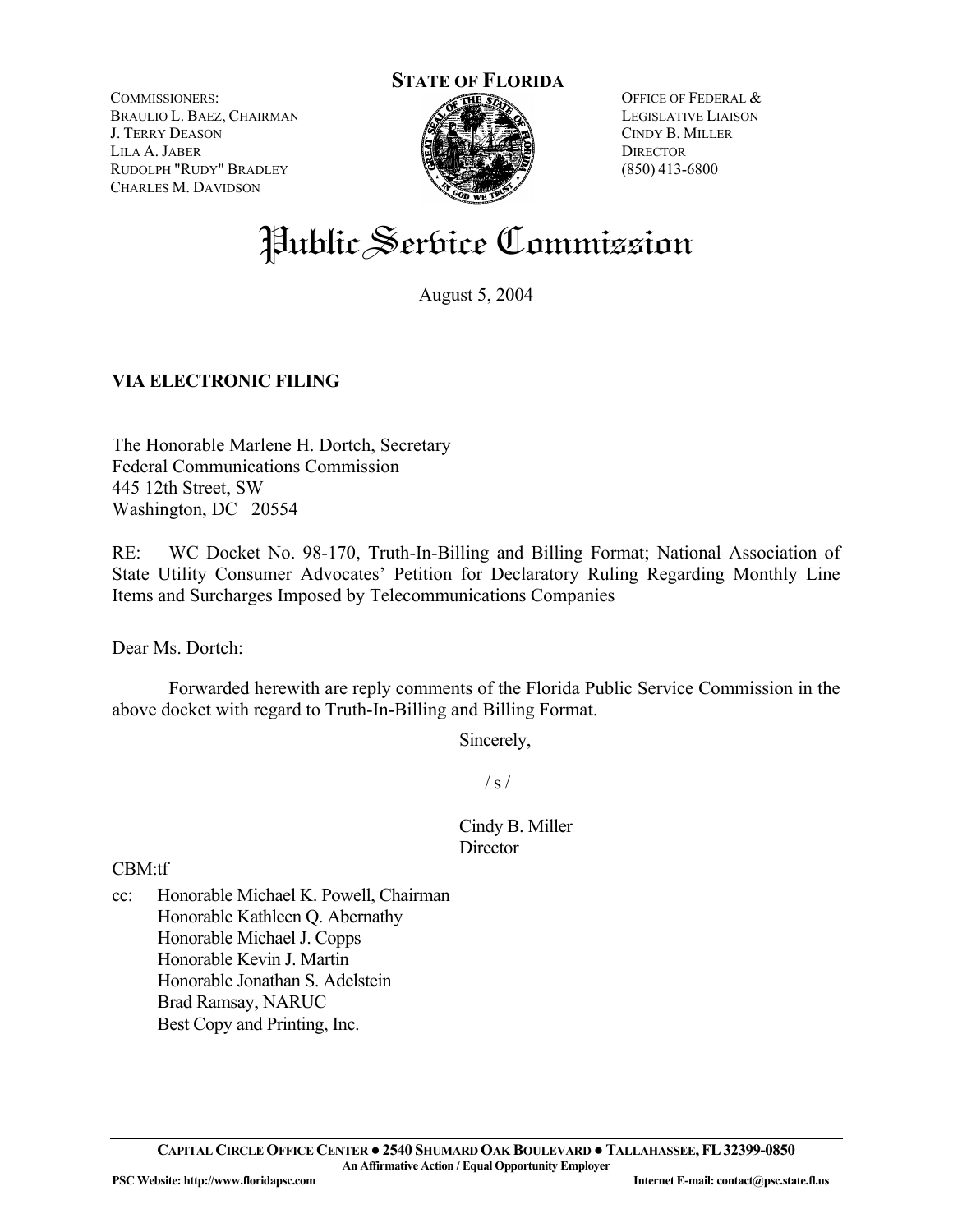## **Before the Federal Communications Commission Washington, D.C. 20554**

| In the Matter of                                                                                       |  |
|--------------------------------------------------------------------------------------------------------|--|
| Truth-in-Billing and<br><b>Billing Format</b>                                                          |  |
| National Association of State Utility Consumer<br>Advocates' Petition for Declaratory Ruling Regarding |  |
| Monthly Line Items and Surcharges Imposed by<br><b>Telecommunications Carriers</b>                     |  |

WC Docket No. 98-170

#### **REPLY COMMENTS OF THE**

## **FLORIDA PUBLIC SERVICE COMMISSION**

## CHAIRMAN BRAULIO L. BAEZ

## COMMISSIONER J. TERRY DEASON

## COMMISSIONER LILA A. JABER

#### COMMISSIONER RUDOLPH "RUDY" BRADLEY

## COMMISSIONER CHARLES M. DAVIDSON

August 5, 2004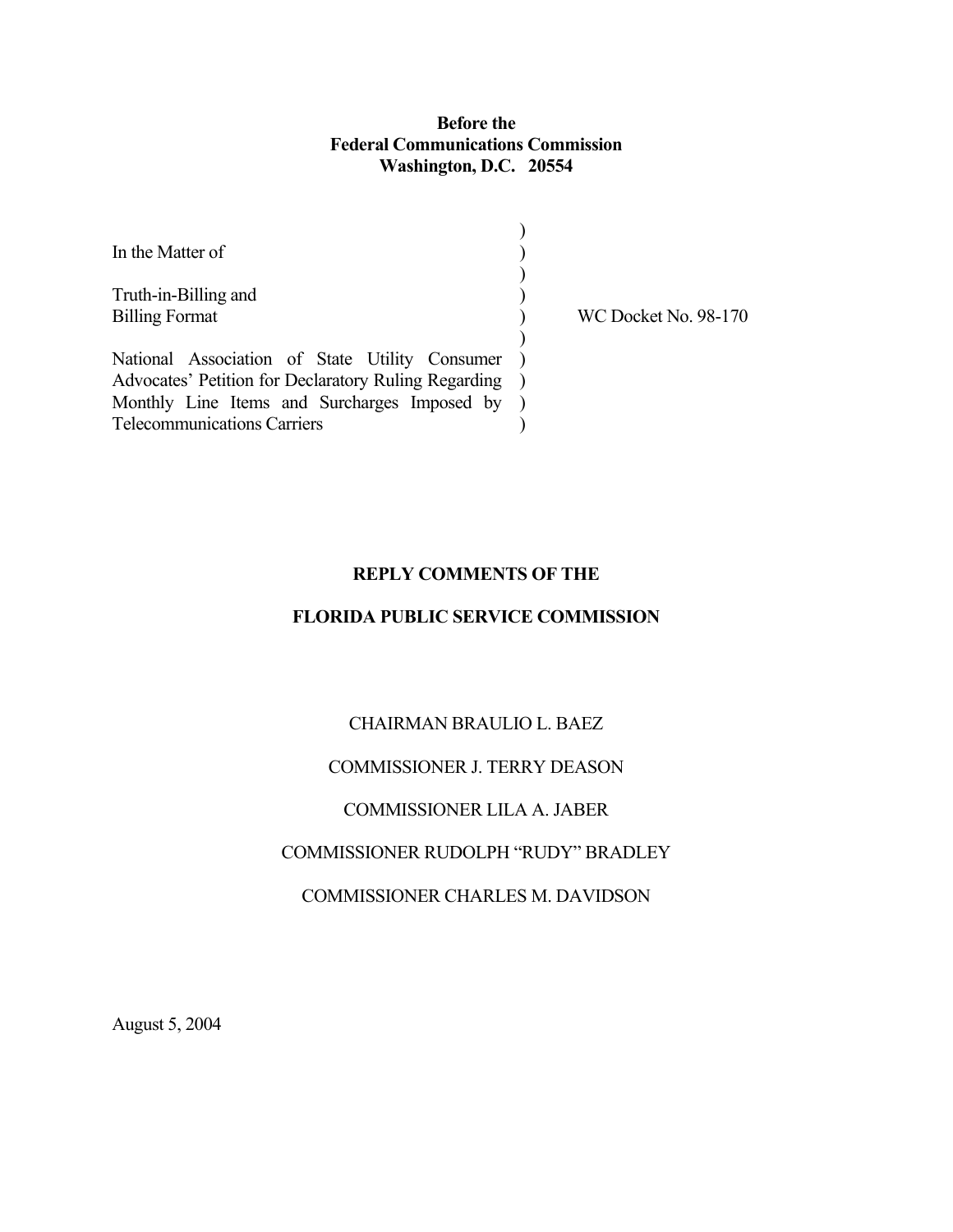#### **Introduction**

 Although the Florida Public Service Commission has concerns, it takes no position at this time in opposition to or support of the petition filed by the National Association of State Utility Consumer Advocates (NASUCA) for a declaratory ruling. NASUCA seeks a ruling prohibiting the carriers from imposing monthly line-item charges, surcharges, or other fees on customers' bills unless such charges have been expressly mandated by a regulatory agency.

Over the past several years, the clear policy choice has been for more specificity, not less, on customer bills. The NASUCA approach could turn out to be burdensome to the companies (in terms of increased administrative burden, another shift in billing practices, increased costs) and, at the same time, not beneficial to consumers (possible increased costs associated with changes in billing practices and less specificity on bills). At this point, NASUCA has not provided much more than limited anecdotal evidence in support of their request for additional regulatory intervention. While the petition is well-intentioned, more information on the extent of the problems appears to be needed, and the proposed solution may not necessarily be the best approach.

#### **More vs. Less Detail on Bills**

Historically, there has been a concern that certain governmentally-mandated costs were embedded in customers' bills. In the 1996 Telecommunications Act, Congress enunciated a new direction that there should be express mechanisms on universal funding, not "hidden" mechanisms. In addition, after extensive input from states and consumer groups, in 1999 the FCC adopted "truth-inbilling" principles and guidelines that permitted but in some cases did not require companies to identify certain costs relating to such things as local number portability (LNP). Consequently, companies – both wireline and wireless – have invested in substantial revisions to consumer bills to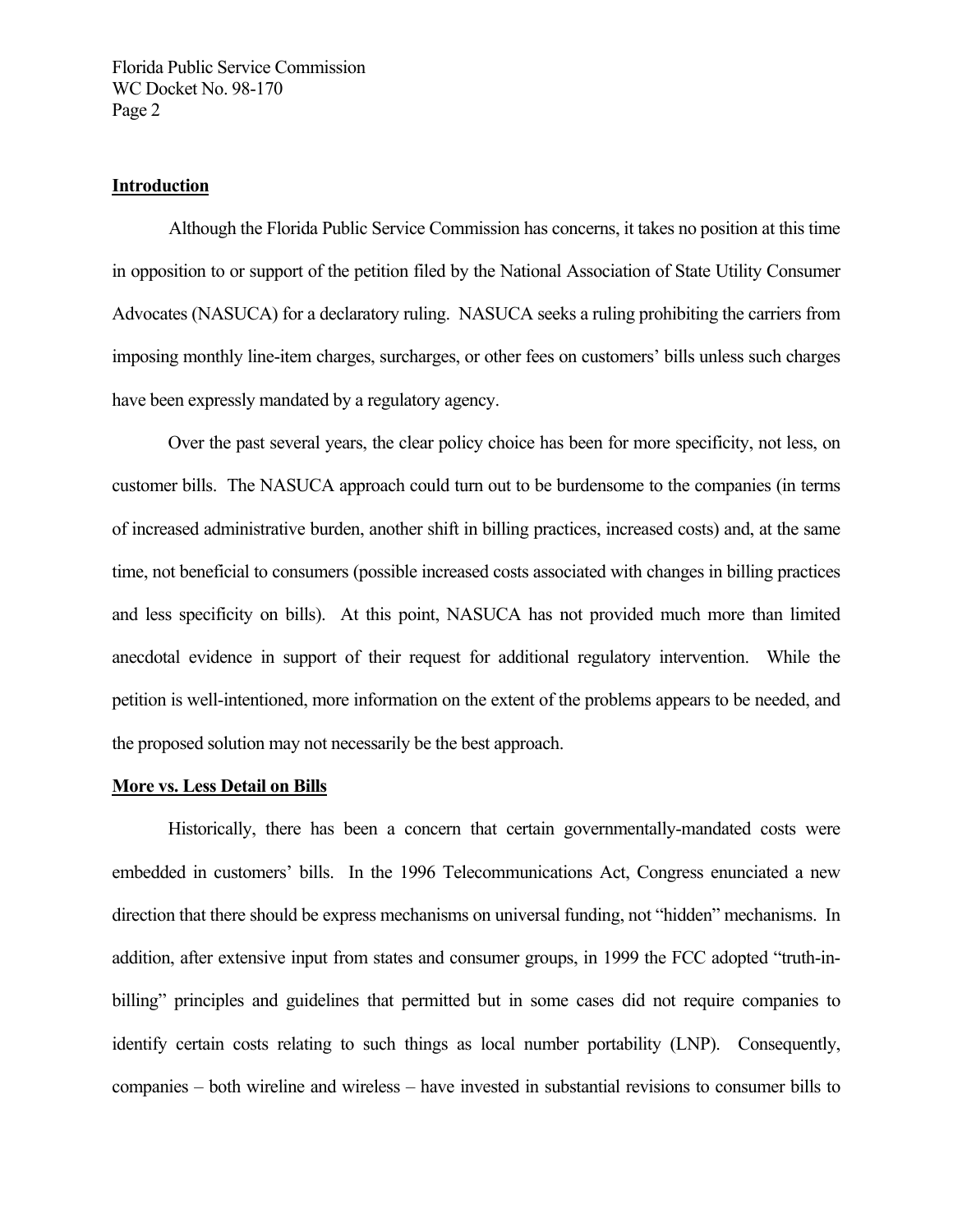$\overline{a}$ 

help consumers better understand how they are charged for various services and to separate out hidden costs and fees. In the instant petition, NASUCA now proposes an apparent change in policy direction – that there be less breakdown of charges on consumer bills – and that carriers should once again revamp their billing practices and formats.

## **Competitive Markets: More Carrier Discretion & More Customer Information**

As a general principle, companies in a competitive marketplace should have the discretion and the flexibility to recover certain costs from their customers, provided they do not violate any applicable rules or regulations. Without question, government mandates and regulatory activities impose costs – often substantial costs – on telecommunications carriers. Some wireline and wireless telecommunications carriers impose separate monthly surcharges and fees that are not mandated by government but that may result, directly or indirectly, from government mandates and regulatory activities. These carriers have opted to specifically identify such charges.

Disclosure of such compliance costs to consumers through line items or surcharges would appear to provide consumers more information – not only about what they are being billed for – but also about the actions of their government in promoting certain social policies. On both counts, the disclosure of such information would be useful for consumers. As the telecommunications industry continues to become increasingly competitive, consumers should have access to more detailed information in order to make more informed choices about the services for which they are paying – a principle that supports breaking down costs on a consumer's bill and disclosing the nature of those  $costs<sup>1</sup>$ 

 $1$  Consistent with this principle, many wireline and wireless carriers have been providing detailed billing information and initiating other consumer-friendly practices, such as "Frequently Asked Questions" sections on their websites, to better assist consumers in making informed decisions. As but one example of an effective voluntary solution to properly inform customers of charges on their bills, see the "Understanding Your Bill" section of Cingular Wireless' website at: http://www.cingular.com/customer\_service/bill\_totalSummary.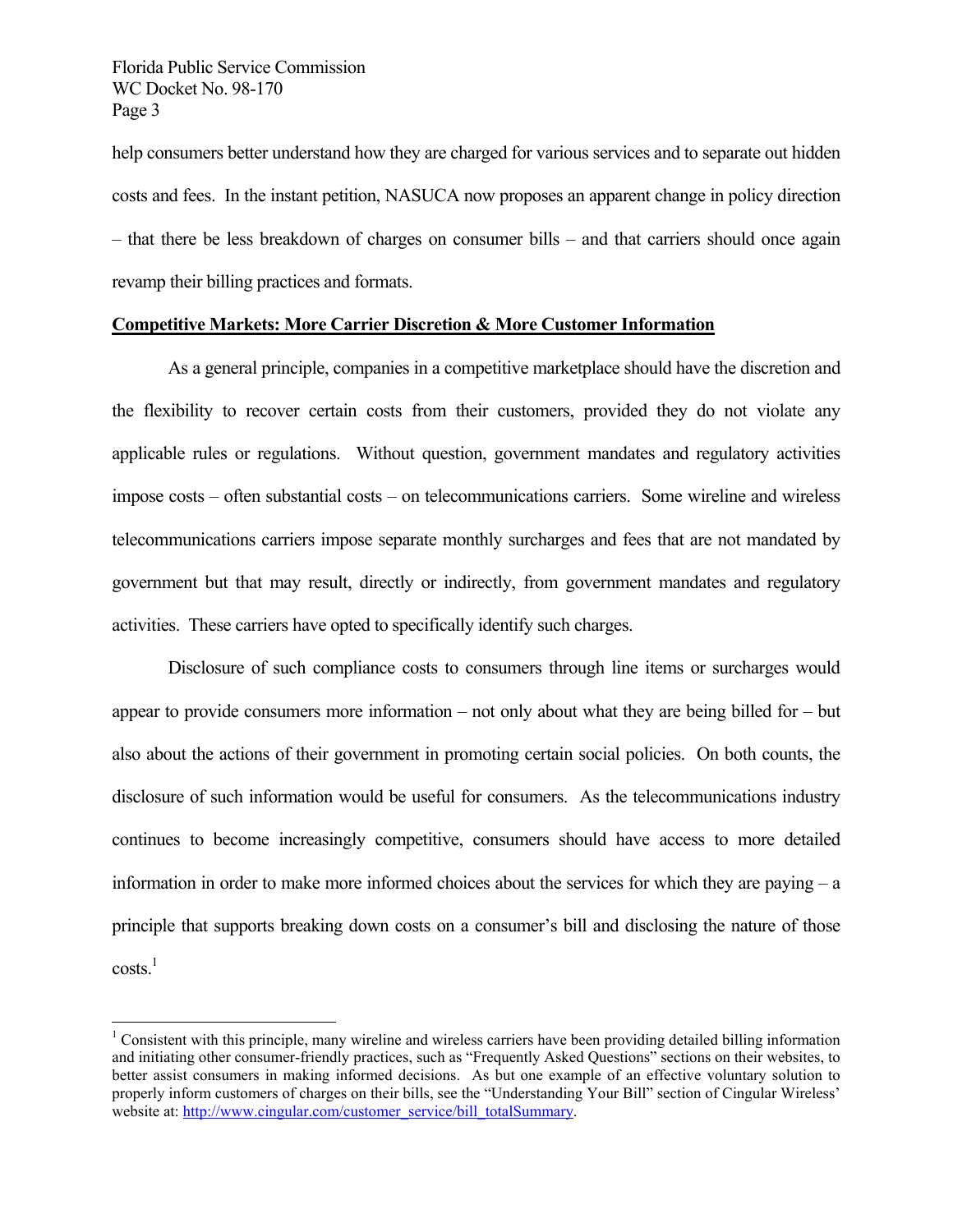#### **Enforcement Against Specific Carriers vs. Broad Prohibitions**

Numerous avenues currently exist for consumer complaints regarding carrier billing to be heard and addressed. Certainly, the FCC will enforce its aforementioned "truth-in-billing" principles and guidelines when a carrier – a local exchange carrier, a long distance provider, or a wireless carrier – is found to have violated them. The Federal Trade Commission (FTC) currently also has enforcement authority to address claims of fraudulent billing. Additionally, the FPSC and many other state public utility commissions (if not all) have jurisdiction over the billing practices of local exchange companies. Finally, most (if not all) states Attorney General Offices have broad jurisdiction to enforce state deceptive billing practices laws. Exactly which allegedly improper billing practices could not be remedied in one of these forums is unclear.

Whether enforcement of existing federal and state legal requirements, as opposed to new legal requirements, could adequately address alleged improper billing practices, is an important determination to be made prior to wholesale reform of billing requirements. While we do not suggest that NASUCA's positions are improperly offered for the FCC's consideration, we believe that NASUCA should seek enforcement against specific carriers that have violated any consumer protection or billing laws, rules, or orders, instead of seeking new and broad prohibitions on all carriers. Companies that intend to improperly bill will likely always seek to circumvent laws and regulations for temporary monetary reward, no matter what those laws and regulations contain. Such flagrant behavior may be addressed by current consumer protection laws, and we encourage NASUCA to pursue swift and decisive enforcement against these "bad apples." The extent to which current consumer protection laws do not address such behavior should be assessed prior to the articulation of a new regulatory paradigm.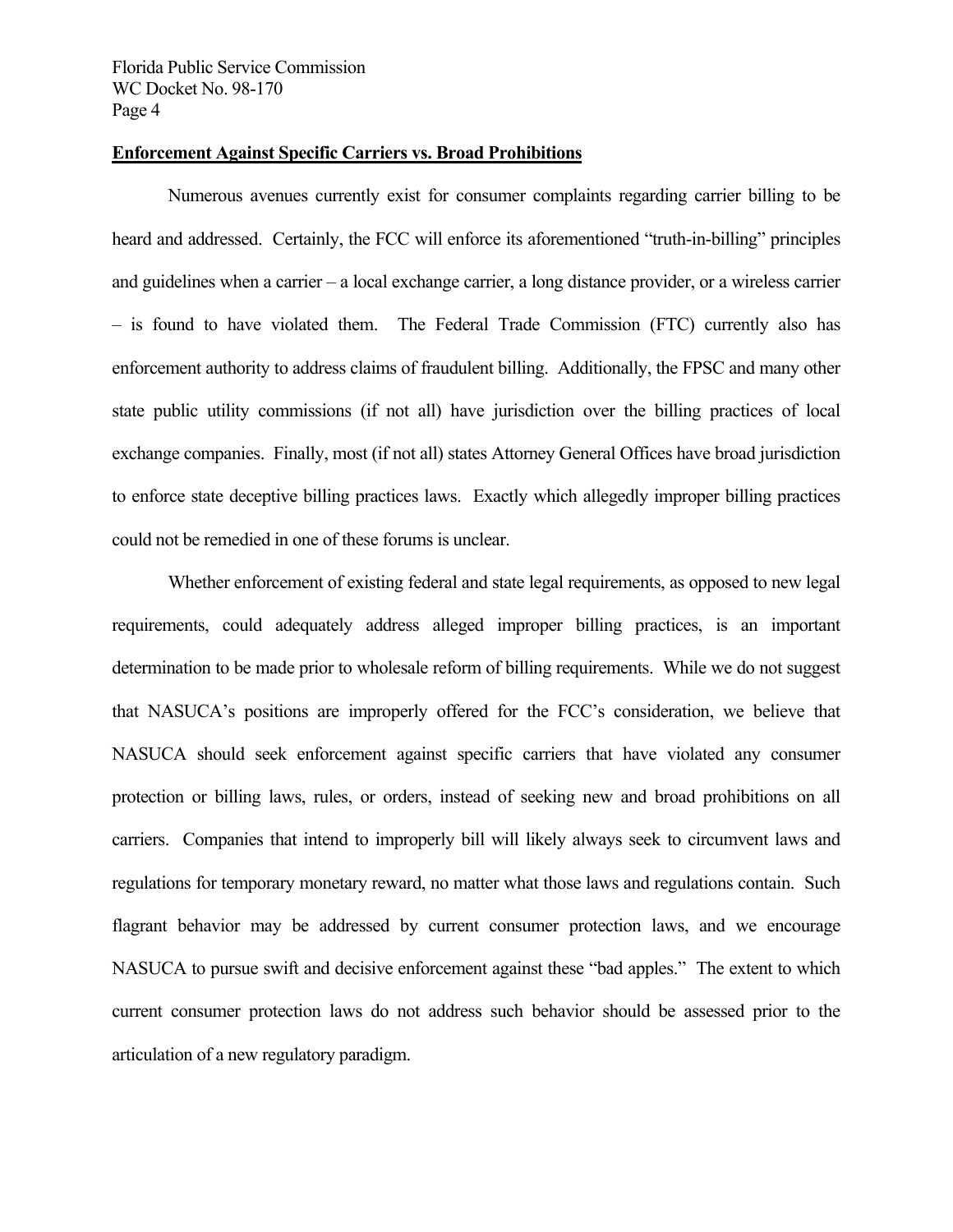#### **Alternative Approach Suggested**

The FPSC suggests an alternative rational approach to a declaratory ruling, an approach that would examine and document the claims presented in the NASUCA petition in a systematic, collaborative manner. This alternative approach would permit the FCC to examine the nature and extent of billing problems and determine what, if any, remedy is appropriate and whether it would be best handled through a generally applicable rulemaking or on a case-by-case basis at the state or federal level. This approach would determine whether the problems identified by NASUCA are widespread or merely the result of a few "bad apples." As Verizon comments stated, the FCC should not punish ethical carriers for a few bad actors.

The FPSC believes an evidentiary record should be developed prior to consideration of any additional mandated billing requirements for carriers. The burden should be placed on the Petitioner to establish that the approach is good for the consumer. Such a proceeding would create an evidentiary record on which the FCC could base any conclusions and potential remedies.

We suggest that the FCC specifically explore the following:

- What specific charges are at issue? Which surcharges would be allowed pursuant to this petition and which would not?
- How many complaints on this topic have been filed at the FCC, individual state commissions, other state and federal agencies that receive and account for telecommunications billing complaints, and with carriers? What is the nature of the complaints?
- How would the petition resolve the complaints/problem?
- Which specific carriers, if any, are engaging in misleading or deceptive practices and surcharges? How can the FCC best address such alleged carrier misconduct?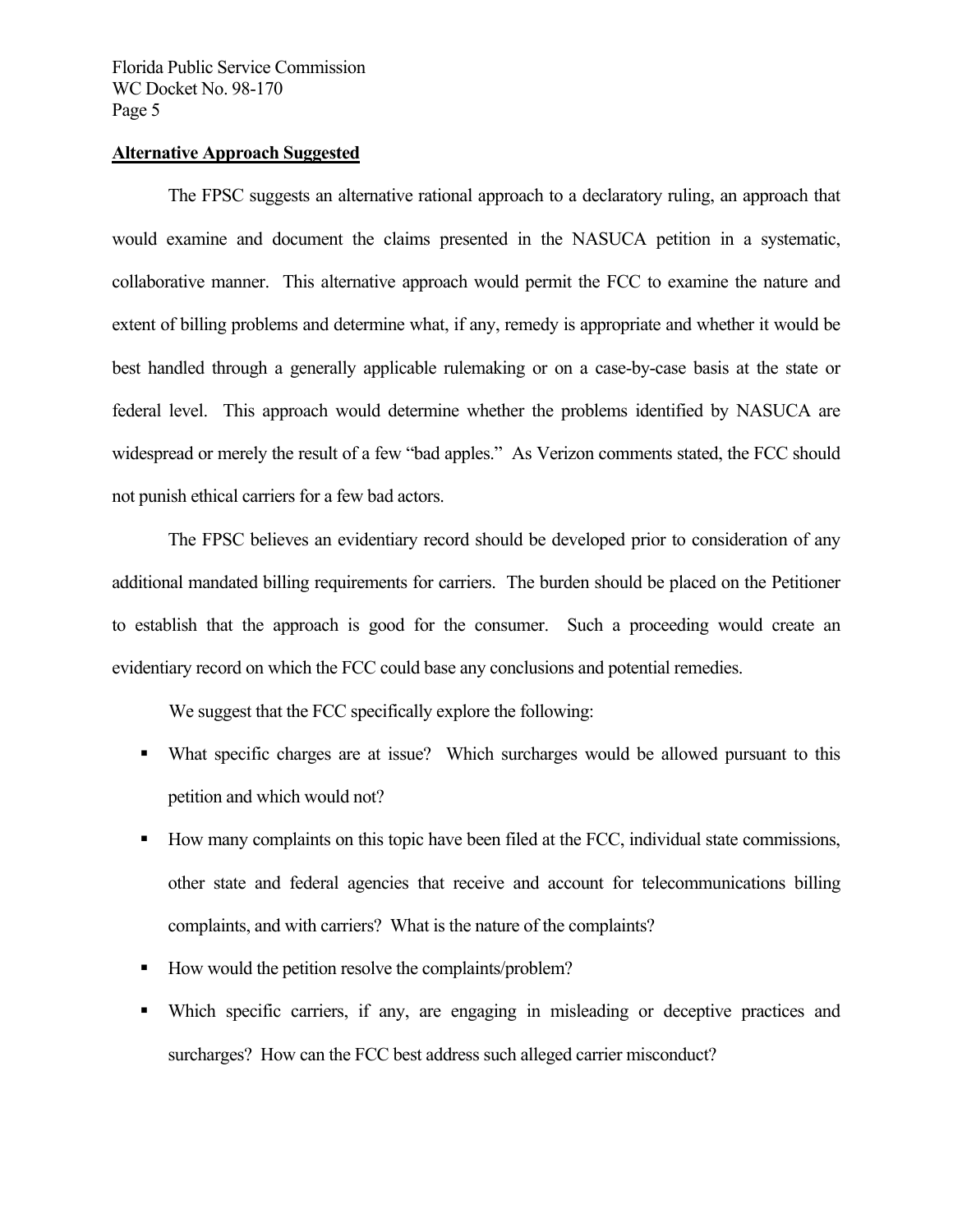- Does the petition conflict with the Truth-in-Billing Order? If so, how can the identified problems be addressed without conflicting with the order?
- What costs would be incurred by carriers if the petition were granted? What is the cost to the FCC? Would there be any costs to the states? What costs ultimately would be borne by consumers/taxpayers?
- Could there be an industry solution that does not include a mandate by the FCC—something similar to the voluntary Code of Conduct by the wireless industry?
- Should options that include customer education on how to understand charges for telephone service be pursued prior to additional rulemaking? Empowering consumers with the ability to truly compare offers from carriers would be much more effective than a regulatory, government-mandated solution.
- What additional cost would be imposed on the companies to restructure the bills to consumers? Would the marketplace provide a better approach?

## **Conclusion**

 In conclusion, the FPSC urges the FCC to take time to review the underlying problems that the NASUCA petition proposes to remedy. The extent to which a prohibition should apply against all telecommunications monthly line-item charges, surcharges, or other fees that do not meet the criteria in NASUCA's petition should ultimately be based on a careful balancing of a number of factors, including the nature and scope of any alleged improper billing, whether existing laws can address the issue, whether alternatives exist to NASUCA's proposal, and a determination of the monetary and other costs and benefits of the NASUCA proposal and of alternatives to that proposal. Only after a